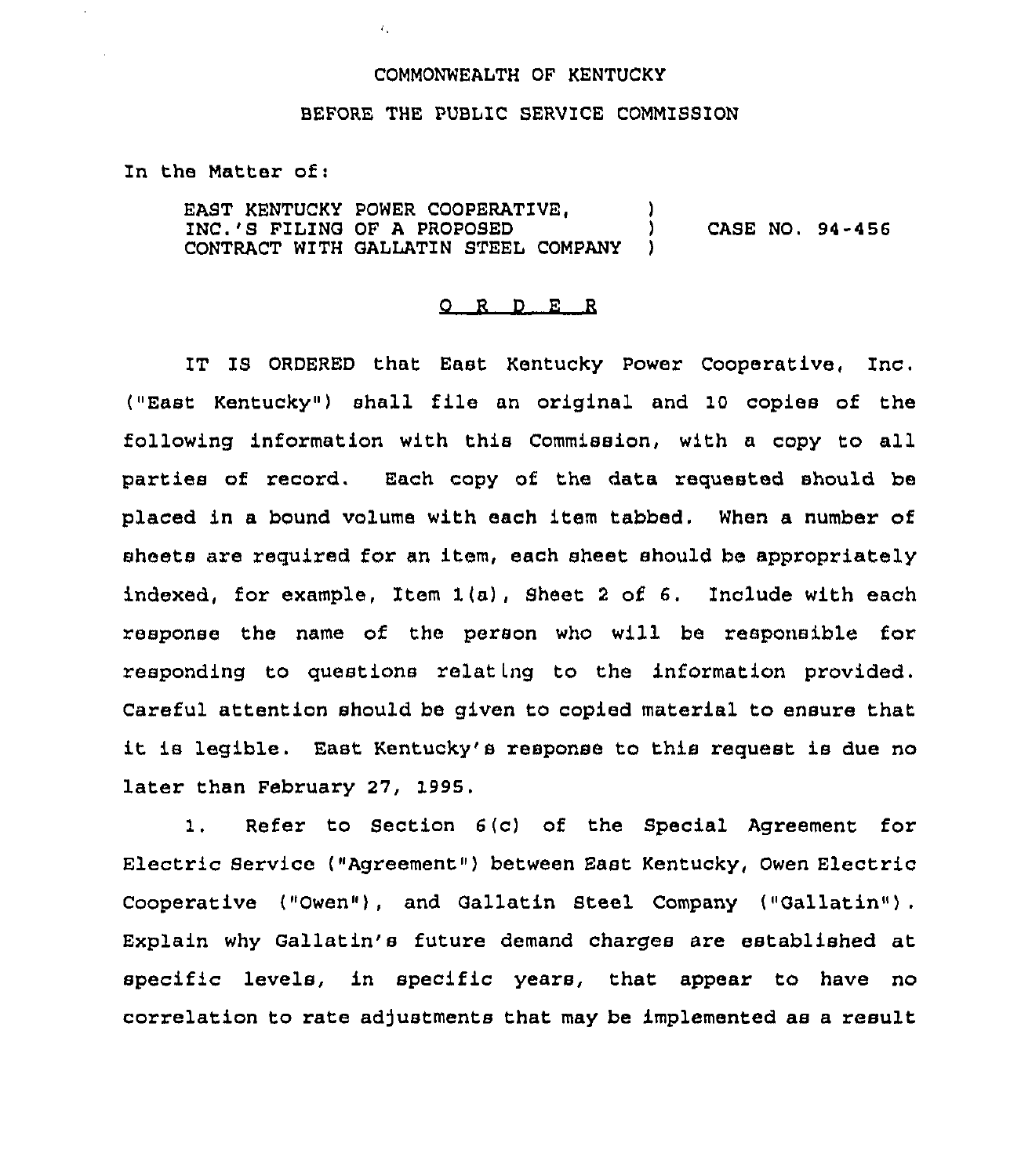of Case No.  $94-336$  or any future rate cases that may be filed by East Kentucky. Contrast this to Section  $6(q)$  which indicates East Kentucky's energy adders will be escalated to match the percentage increases approved in future base rate cases before the Commission,

2. The automatic scheduled increases in East Kentucky's demand charges are 12.4 percent in 1998 and 8.8 percent in 2001.

a. How were the amounts and the years for these scheduled increases determined7

b. If these scheduled x'ate increases are based on forecasted increases in East Kentucky's costs, what events or projects are driving the forecasted cost increases?

3. Appendix <sup>A</sup> to this Order is a Commission decision in Case No. 90-068<sup>2</sup> rejecting a 10-year agreement in part because it provided for automatic rate incxeases not tied to cost of service. Do the facts or circumstances of the proposed Agreement differ from those set out in Appendix <sup>A</sup> such that this case waxrants a different decision from that rendered in Case No. 90-068?

4. The response to Item 1(b) of the Commission's Order of December 22, 1994 shows the differences in Gallatin's projected demand if measured over <sup>a</sup> 15-minute period rather than <sup>a</sup> 60-minute period as set forth in Section 1.g of the Agreement. If demand

 $\mathbf{a}$ Case No. 94-336, The Application of East Kentucky Power Cooperative, Inc. for an Adjustment to its Wholesale Power<br>Tariffs.

 $\overline{\mathbf{z}}$ Case No. 90-068, <sup>A</sup> Service Agreement Between Newport Steel Corporation and The Union Light, Heat and Power Company, Order dated September 27, 1990.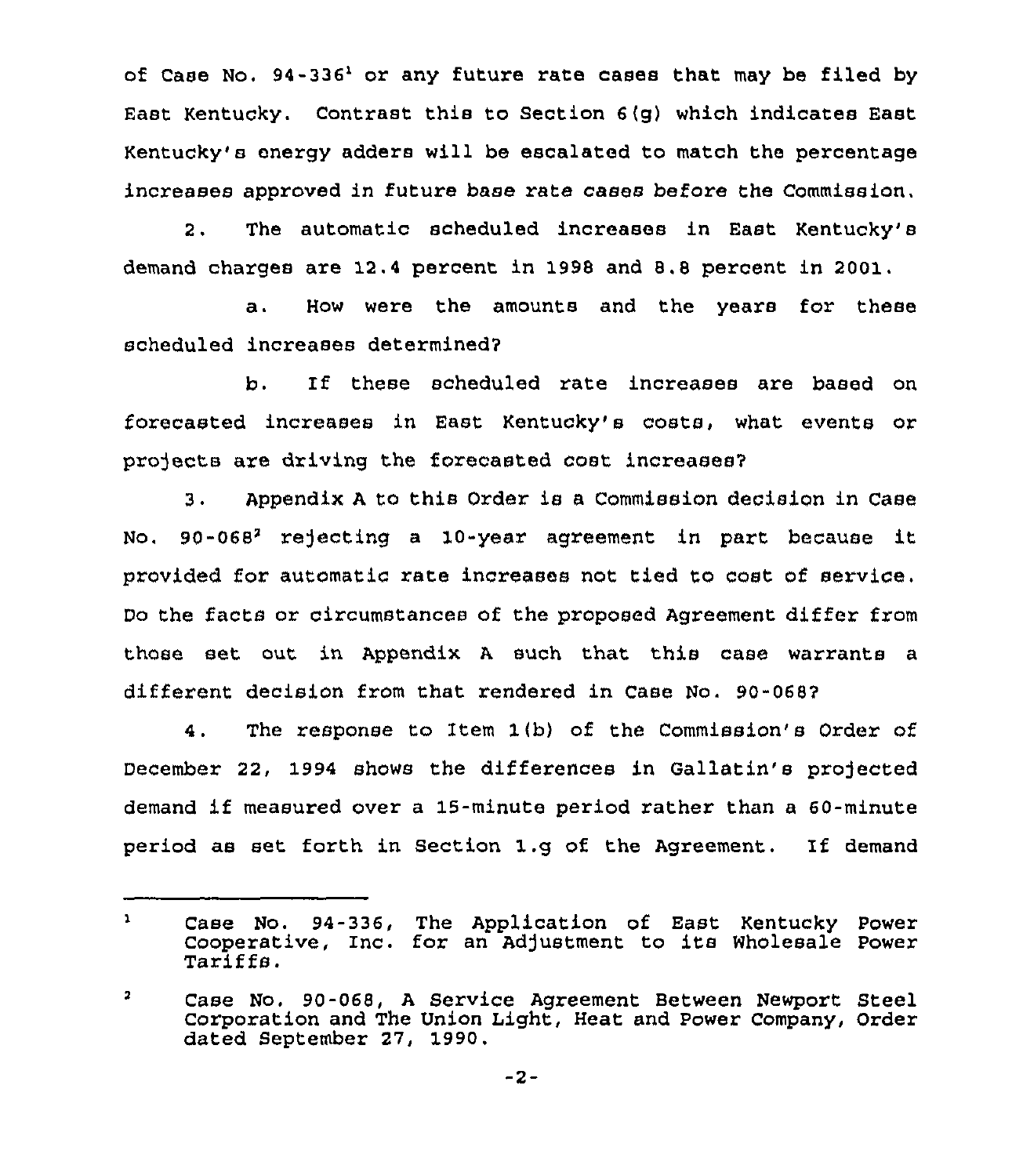were redefined to be measured over 15 minutes, would Gallatin design or operate its facilities any differently in an attempt to reduce its demand2 If yes, provide Gallatin's revised demand for both Phase I and Phase II and explain why East Kentucky elected not to measure demand over a 15-minute period.

5. In response Item 4{b) of the Commission's Order of December 22, 1994, East Kentucky indicated that the Gallatin interruptible load should not be subject to a fuel adjustment clause ("FAC") calculation.

a. What specific actions does East Kentucky intend to take in the preparation of its monthly FAC report to show the derivation of its system average fuel cost excluding the Gallatin interruptible load7

b. To ensure proper monitoring of the costs and revenues associated with the Gallatin load, can East Kentucky file, as a supplement to its FAC report, a monthly schedule based on its "with and without" production cost modeling, in the same general format as used in the response to Item <sup>3</sup> of the December 22, 1994 Order2 If yes, can that schedule be modified to also show revenues from the Gallatin load, by service category'.

The response to Item 6 of the Commission's Order of 6. December 22, 1994 indicates the demand rates for the ten minute and ninety minute interruptible service are discounted from East Kentucky's Section <sup>C</sup> demand rate; however, the demand rate for firm service is based on East Kentucky's Section <sup>A</sup> rate. The response generally explains why Section <sup>A</sup> was the basis for the firm demand

-3-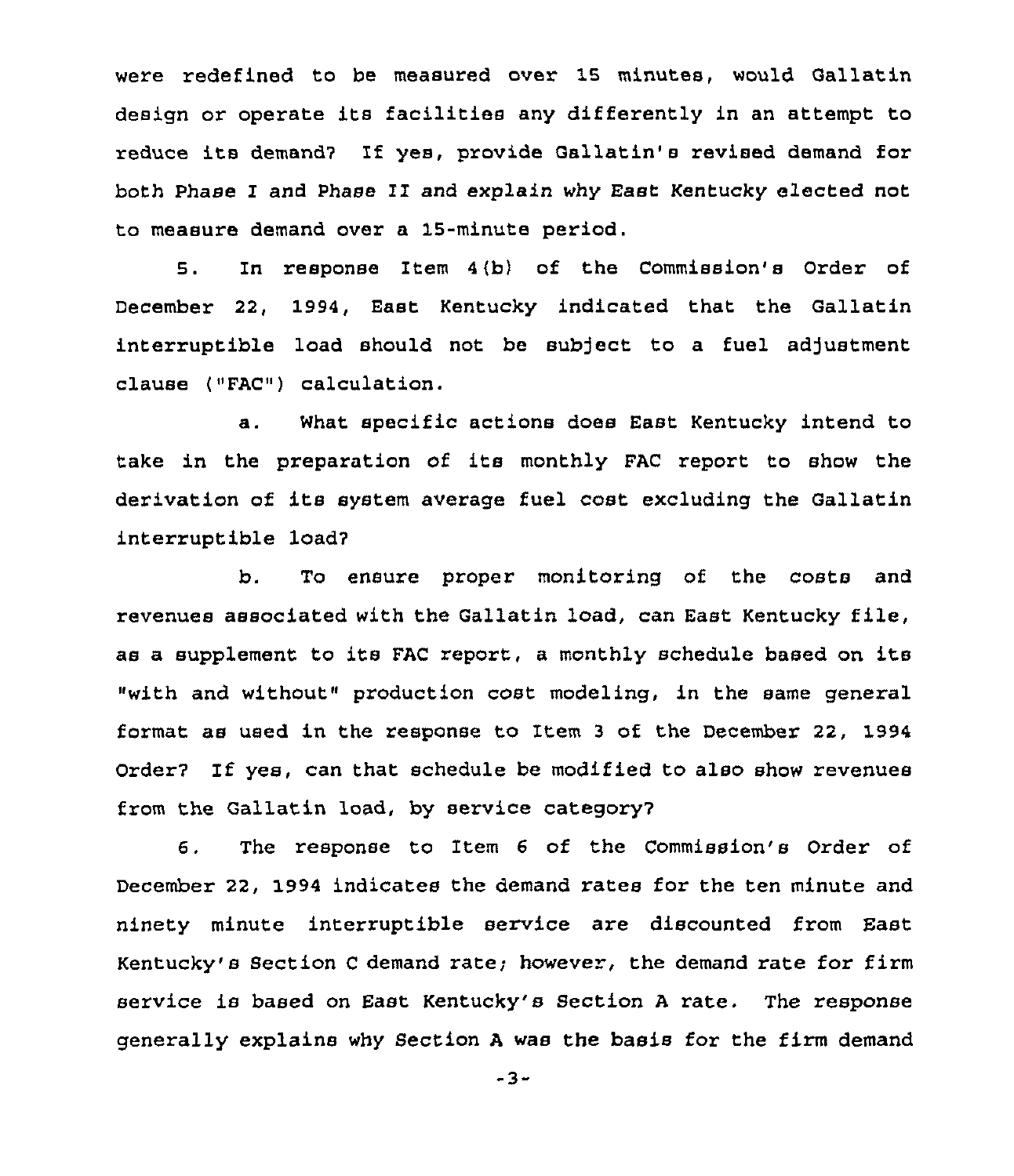rate. Explain why the interruptible demand rate is based on Section C's rate rather than Section A.

7. Refer to the response to Item 8 {a) of the Commission's Order of December 22, 1994, page <sup>4</sup> of 4. Assume that actual investment or extra-ordinary operation and maintenance cost exceed the estimated levels by amounts great enough to cause the equivalent monthly cost to exceed the \$47,000 facilities charge.

a. What options are available for East Kentucky to recover the higher levels of cost from Gallatin?

b. Does the Agreement address the possibility of the monthly equivalent cost exceeding the amount of the facilities charge7 If yes, provide the citations. If no, explain why there is no provision in the Agreement to cover this potential outcome. Done at Frankfort, Kentucky, this 14th day of February, 1995.

PUBLIC SERVICE COMMISSION

 $\overline{\zeta}$ o',. For the Commissio

ATTEST

Executive Directo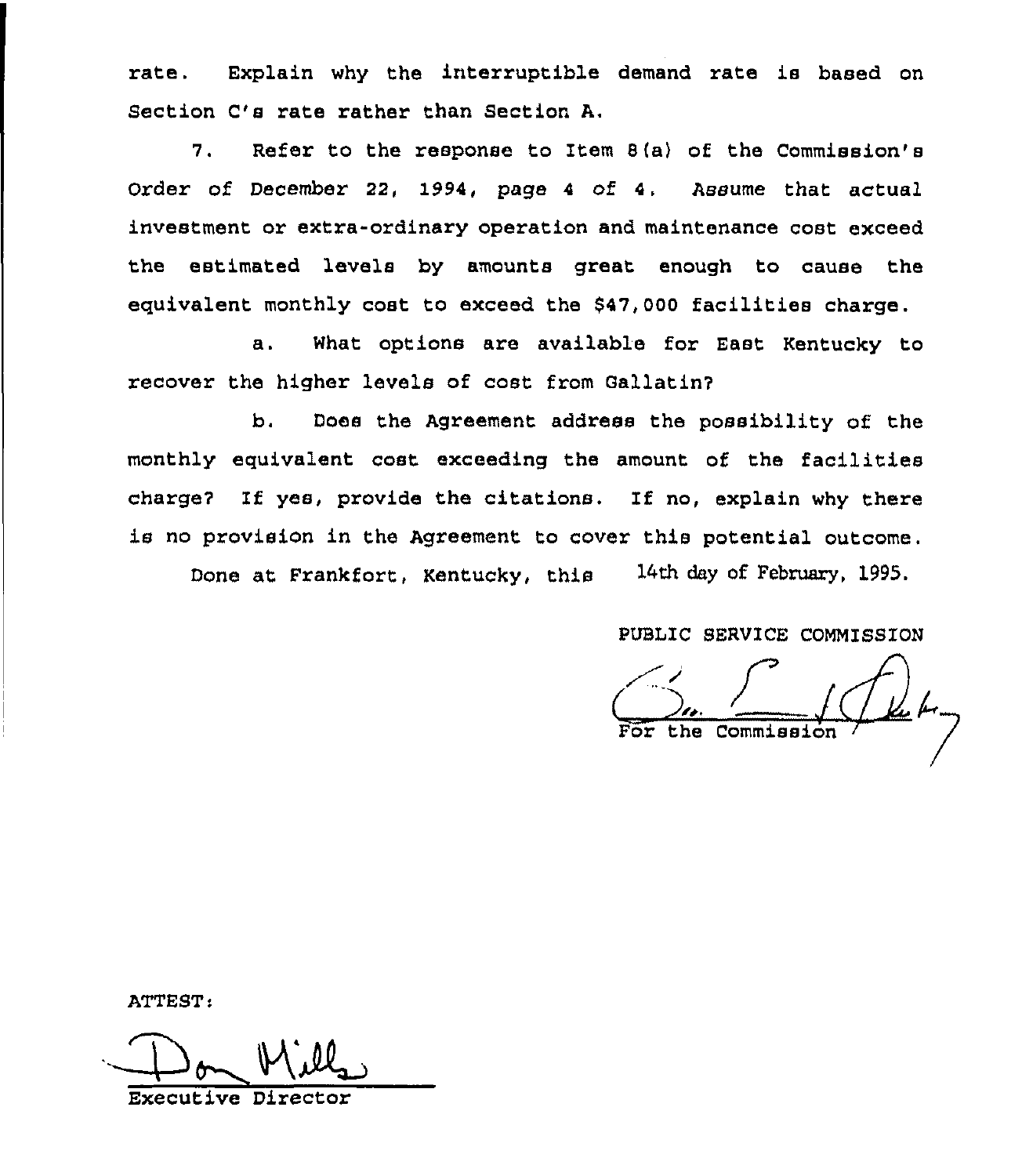#### APPENDIX <sup>A</sup>

APPENDIX TO AN ORDER OF THE KENTUCKY PUBLIC SERVICE COMMISSION IN CASE NO. 94-456 DATED February 14, 1995.

### COMMONWEALTH OF KENTUCKY

#### BEFORE THE PUBLIC SERVICE COMMISSION

 $\sim$  .

In the Matter of:

A SERVICE AGREEMENT BETWEEN NEWPORT )<br>STEEL CORPORATION AND THE UNION STEEL CORPORATION AND THE UNION ) CASE NO. 90-068 LIGHT, HEAT AND POWER COMPANY

#### 0 <sup>R</sup> <sup>D</sup> <sup>E</sup> <sup>R</sup>

On March 7, 1990, The Union Light, Heat and Power Company ("ULH&P") filed with the Commission a special contract for retail electric service to Newport Steel Corporation ("NSC"). The contract has a 10 year term commencing February 1990. The contract provides for NSC's electric service to be billed pursuant to ULHap's Rate TT and Rider LM as on file and approved by tha Commission as of January 30, 1990, subject only to subsequent modifications as provided for in the contract.

BY Order entered on March 27, 1990, the Commission suspended the proposed contract through September 6, 1990, On May 4, 1990, the Commission requested ULHap to provide additional information regarding the provision of service to NSC under tha proposed contract. The requested information was filed on June 8, 1990. On July 6, 1990, the Commission issued an Order scheduling a hearing for August 1, 1990 and identifying several issues pertaining to the proposed contract with NSC that concerned the Commission. These issues included a history of the various rate schedules used to serve NSC since November 1982, ULH&P's prohibition of cogeneration of electricity by NSC, and the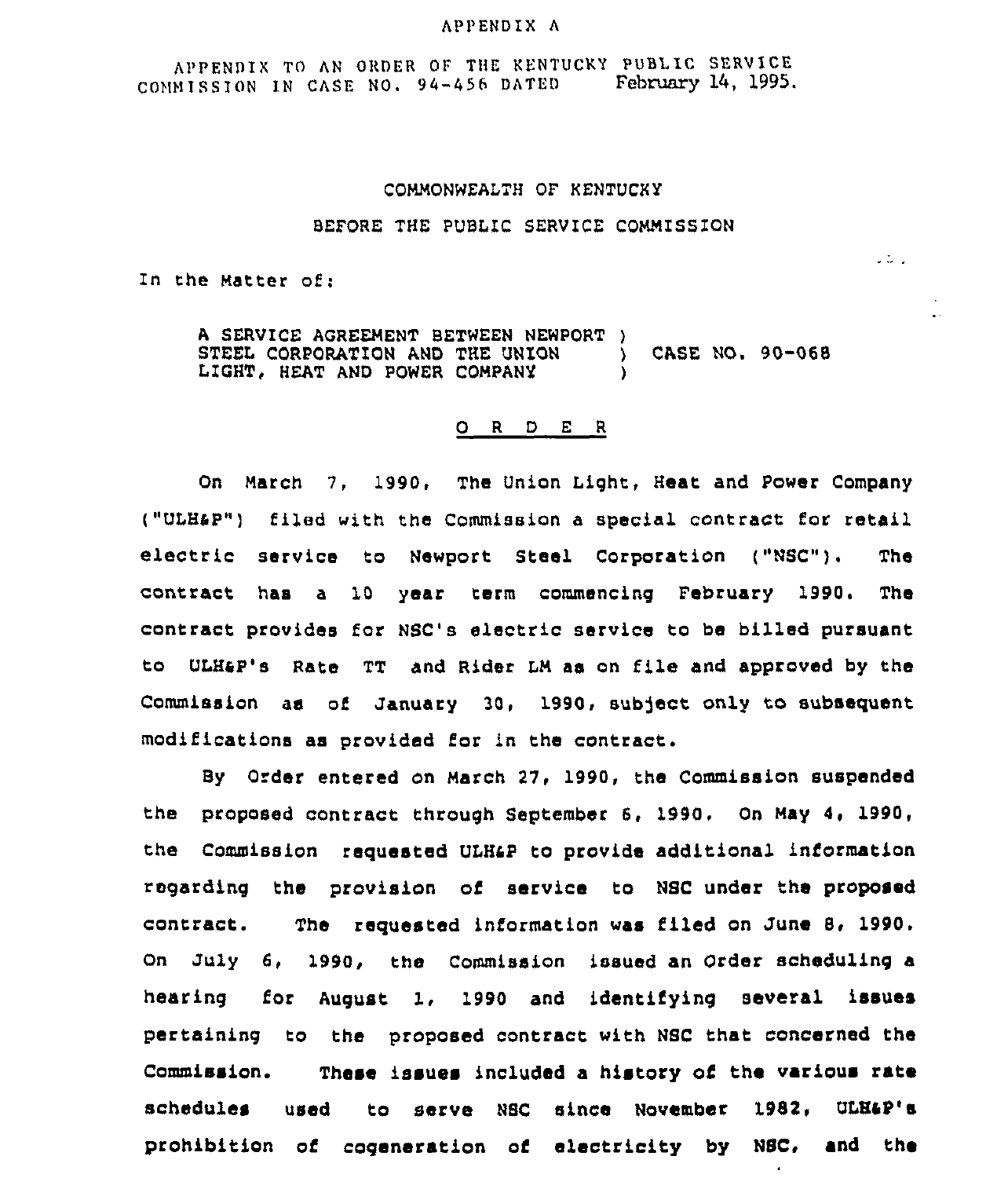scheduled increase in rates totaling <sup>20</sup> percent over the life of the contract. On July 30, 1990, a witness for ULH&P filed testimony specifically addressing the Commission's concerns as expressed in its Order dated July 6, 1990.

The contract specifies that NSC intends to install a continuous caster at its existing Wilder, Kentucky plant by June 1, 1991. ULH&P desires to continue to supply the electric power and energy required to operate NSC's Wilder plant and is willing to supply the energy that will be required to operate the new continuous caster facility. The contract also specifies that ULHsp desires to obtain interruptible and curtsilable load.

ln Sections 3.2 and 3.3 of the contract, specific interruptible snd curtailable provisions are established. Until NSc demonstrates to ULHsp that it is engaging in a three furnace operation and that it has rhe ability to interrupt all furnace load within 10 minutes of notification to interrupt that load, NSC's billing load will be designated as either firm power or curtailable power. Firm power is initially designated to be 6 MW, and may be redesignated by NSC each year. All load in excess of firm power will be deemed curtailable power. NSC will curtail such load within one hour of notice by ULH&P. NSC will receive a credit of 82.38 per KW per month on all curtallable load.

Subsequent to NSC's demonstration of a three furnace operation and the ability to interrupt all load within ten minutes of notification, NSC's billing load will be designated as firm power, curtailable power, or interruptible power. Pirm power will be designated annually by NSC and will not be subject to

 $-9-$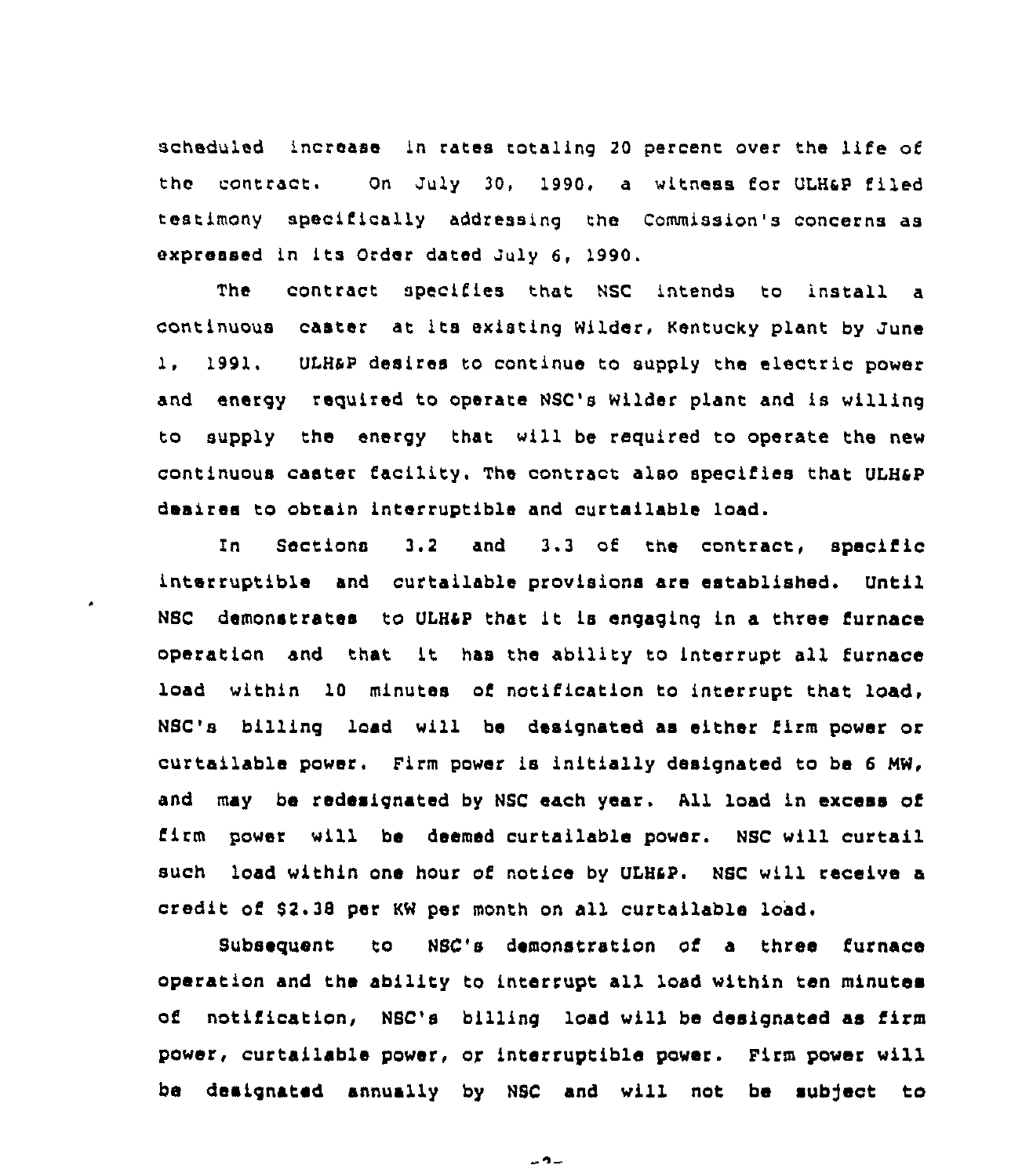interruption by ULHsP. Curtailable power will be designated annually by NSC. All load designated as curtailable will be curtailed by Nsc upon a one hour notification by ULHsp and only during on-peak hours as established by the North American Electric Reliability Council. Curtailable load will be entitled to a credit of S2.38 per KN per month. Interruptible power will be that load in excess of the sum of firm power and curtailable power and will be interrupted by NSC within a ten minute notification by ULH&P. Interruptible load will be entitled to a credit of \$4.45 per KN per month.

The Commission finds that the interruptible and curtailable provisions established by this contract are reasonable and provide appropriate incentives for NSC to manage its load. ULHap's entire electric system will benefit as a result ot such load-management techniques. The Commission encourages the continued utilisation of load-management and other demand-side management practices by ULH&P.

Article I of the proposed contract requires NSC to purchase all of its electric power and electric energy requirements from ULHsp during the term of the contract. In addition, the contract specifically prohibits NSC from obtaining power and energy from any other supplier and from engaging in the cogeneration of electricity for the purpose of displacing power and energy provided by ULH&P. ULH&P stated that this prohibition of cogeneration waa enacted in order to optimise the opportunity for ULHsp to recover its investment 1n new service facilities to serve

 $-2-$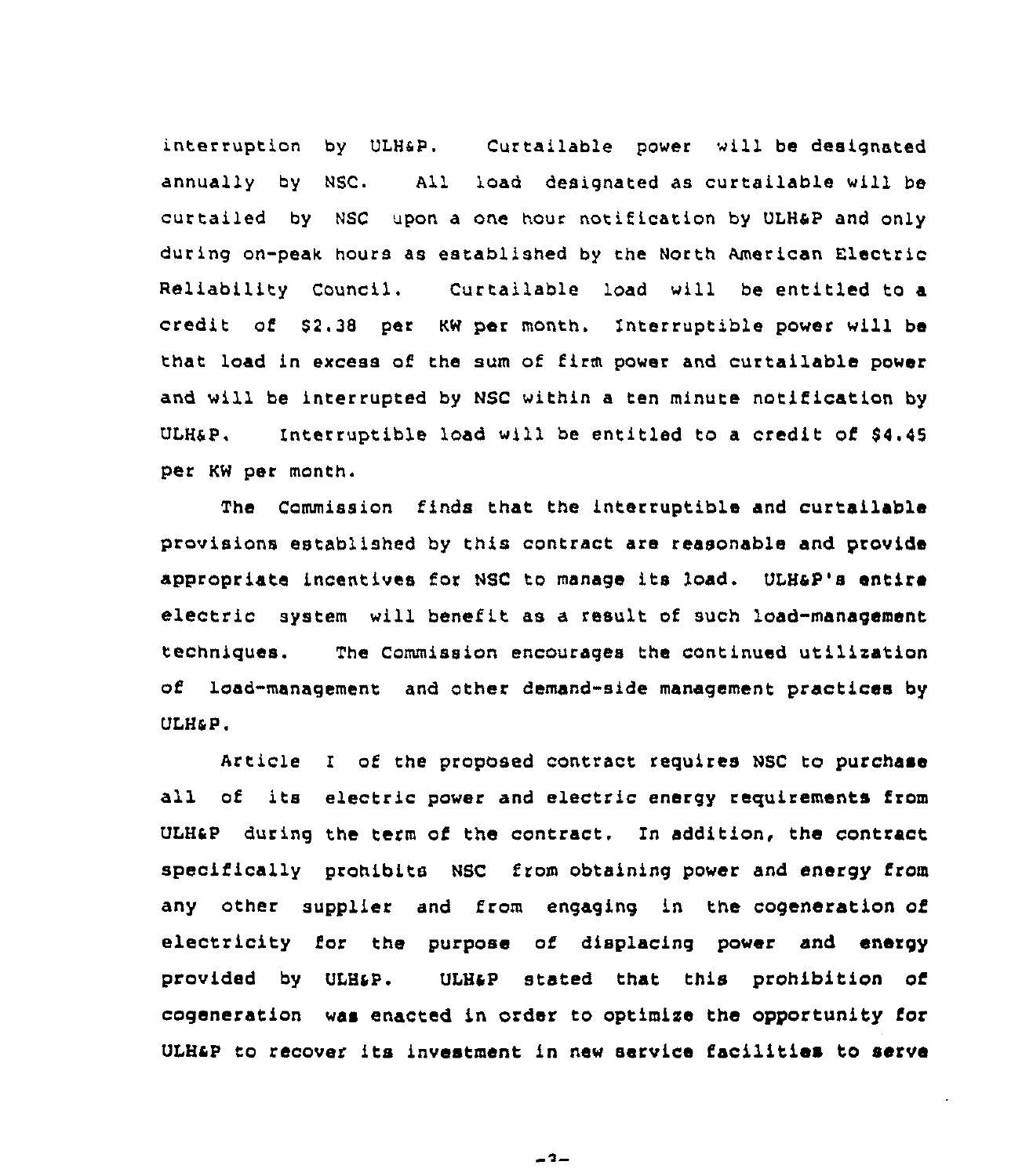NSC's expanded load.<sup>1</sup> According to ULH&P, it will spend approximately \$1,600,000 to upgrade its service to NSC.

The Commission hereby finds that this contractual prohibition of cogeneration runs counter to the Commission's express intent to encourage cogeneration.<sup>2</sup> Moreover, the enactment by Congress of Title II of the Public Utility Requlatory Policies Act of 1978 ("PURPA") establishes a clear public policy in support of cogeneration. Under PURPA, the Federal Energy Regulatory Commission ("PERC") was required to adopt rules to encourage cogeneration and small power production by requiring electric utilities to sell electricity to qualifying cogeneration and small power production facilities and purchase electricity from such facilities. Section  $210(f)$  of PURPA required the state regulatory authority with jurisdiction over electric utilities to implement the FERC rules. The Commission's requlation 807 KAR 5:054 was promulgated in order to implement these FERC rules. ULH&P acknowledged thar. the intent of PURPA was to encourage cogeneration of electricity.<sup>3</sup>

 $\mathbf{L}$ Response to Commission's Order dated May 4, 1990, Xtem 17.

 $\overline{2}$ Case No. 8566, Setting Rates and Terms and Conditions of Purchase of Electric Power Prom Small Power Producers and Cogenerators by Regulated Electric Utilities, Order dated June 28, 1984.

<sup>3</sup> Transcript of Evidence, page 32.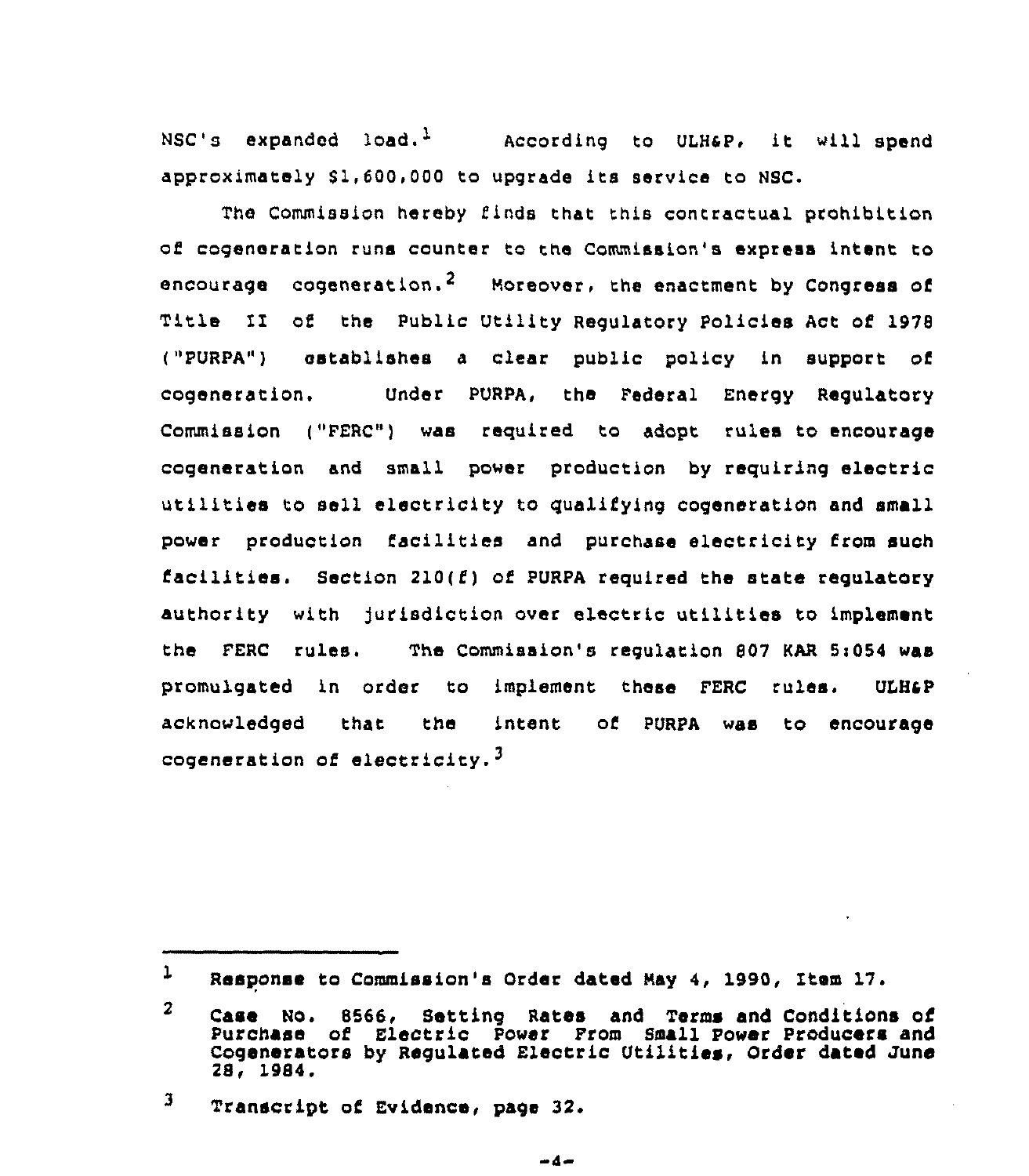The Commission intends to continue encouraging the development of cogeneration and small power production within the Commonwealth. For this reason, the Commission cannot approve this provision of ULHkP's contract with NSC as long as it prohibits the cogeneration of electricity.

Section 3.5 of the proposed contract establishes a schedule of automatic rare increases to be implemented during the ten year term of the contract. The rate increase schedule specifies effective dates and rate increases which will result in a total 20 percent increase over the term of the contract. The automatic rate increase schedule is as follows: effective June 1, 1991 the rates for service provided to NSC will be increased by 6 percent; effective June 1, 1992 the rates for service will be increased at a rate equivalent to the increase in the Consumer Price Index between December 31, 1990 and December 31, 1991, but not to exceed 4 percent; the difference between the rate in effect on June 1, 1992 and the total 20 percent increase will be effective for the final 12 months of the contract. The contract specifies that NSC can choose ro increase its rates up to the <sup>20</sup> percent at any time prior to the last 12 months of the contract.

ULHsp contends that the 20 percent revenue increase was developed to provide NSC with some assurance of rate stability to help justify Nsc's investment in the new continuous caster facility and that the <sup>20</sup> percent was based on an estimated 25 percent increase in electric rates related to addition of the

 $\epsilon$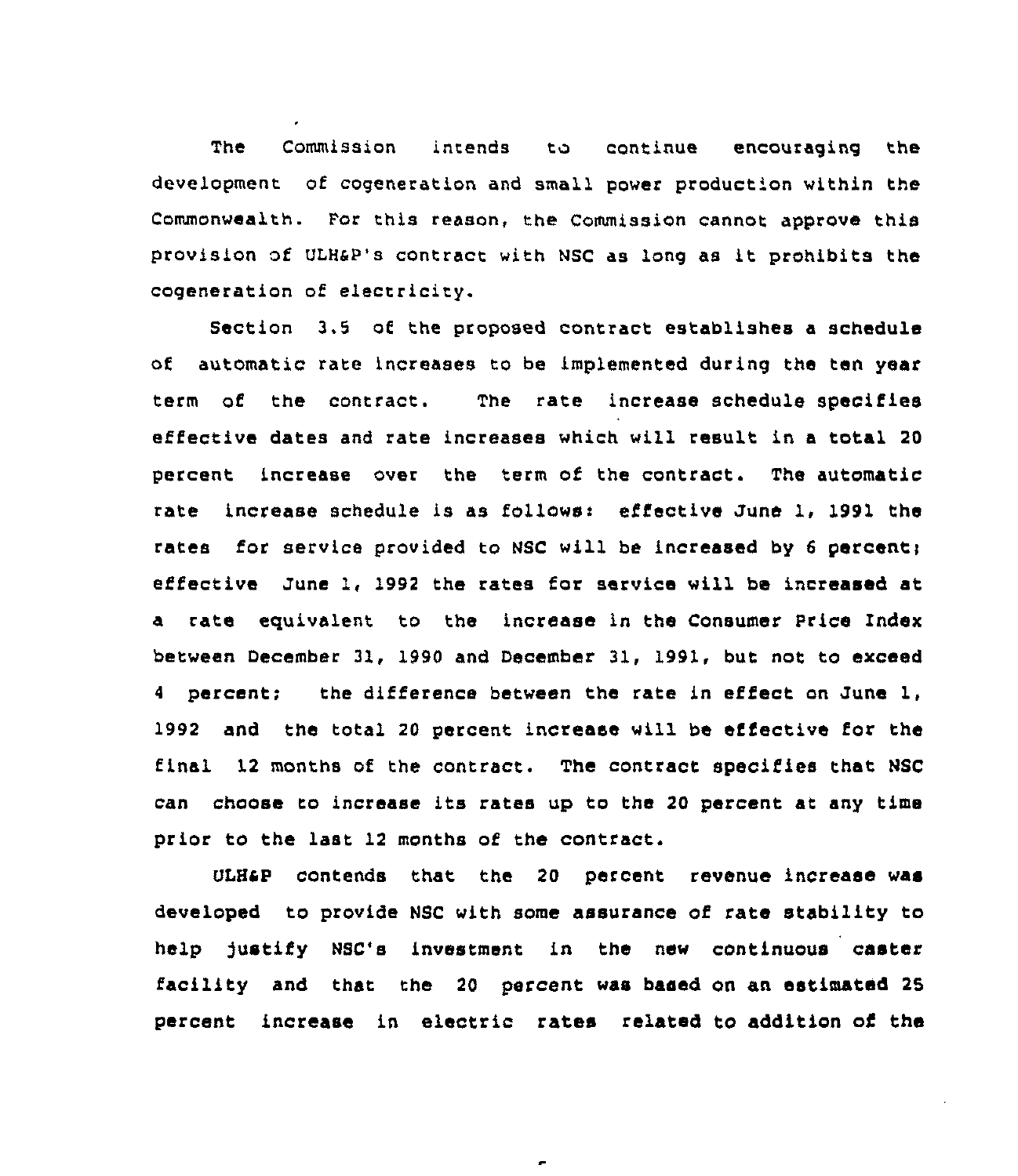William H. Zimmer Generating Station.<sup>4</sup> Though ULH&P contends that this 25 percent rate increase figure had been widely quoted in the press, it filed no documentation in support. ULHsp contends that in order to arrive at the 20 percent rate increase for NSC, the 25 percent estimated overall rate increase related to the 2lmmer plant is multiplied by <sup>a</sup> factor of 0.8. This factor is similar to that proposed in ULHaP's current rate case before the Commission, case No. 90-041. In that case, ULHaP has asserted that its cost-of-service study indicates that the residential class should receive an increase of 1.2 times the overall requested rate increase in order to bring their rates in closer alignment with their cost of service. The balance, or 0.8 times the overall increase, would then be allocated to the remaining rate'classes, including industrial customers such as NSC.

The Commission finds that a schedule of automatic rate increases, such as that proposed by ULH&P in this contract, does not properly consider cost causation and would result in future rates being established without reference to cost-of-service studies. The Commission will not grant pre-approval to automatic rate increases for any customer {particularly where such increases are to become effective over a 10 year term) that are based on estimated costs with no supporting cost analysis or documentation, The automatic rate increase provision of ULBaP's contract with NSC has not been shown to result in rates that will be fair, just, and

<sup>4</sup> Response to an Information Request of the Commission during the Hearing, filed on August 13, 1990.